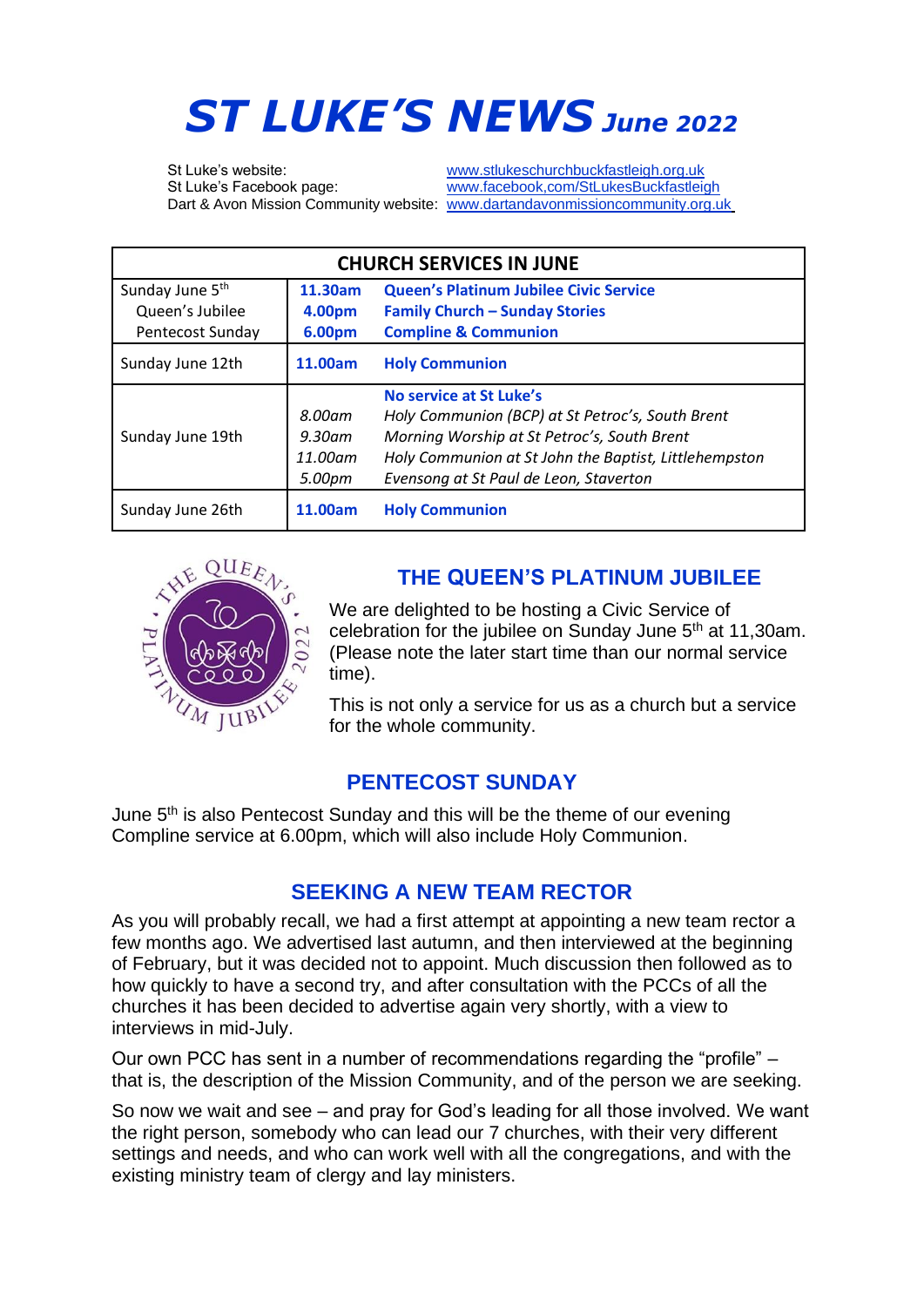### **MOTHERS' UNION**

A talk by Reverend Caroline Luff on 'Social changes over the last 25 year and their impact' was enjoyed by members at our May meeting.

We will be running a stall at the Millennium Park for the Queen's Jubilee Celebrations on Saturday 4 June from 1.00 pm, and our June meeting will be a week later than usual as our normal meeting date coincides with the Celebrations.

Therefore, we will meet on Thursday, 9 June at 2.30 pm in the Coffee Lounge at St Luke's, when Ann Leigh will be giving us a talk on 'Behind the Scenes (an inside view of the Oberammergau Passion Play)'. Visitors are welcome to join our friendly group.

Our Summer Outing will be to the Flower Festival at St Michael's Church in Teignmouth on Wednesday 22 June. The coach will go from Victoria Woodholme car park at 10.30 am and return at 3.00 pm allowing time to spend in Teignmouth. The cost will be £10.50 per person for the coach. All welcome to join us. Please contact Janet Jones for a place or for more information about Mothers' Union on 01364 643627.



## **ADVANCE NOTICE - A CONCERT IN AID OF UKRAINE**

Richard Lester will be giving an organ concert at St Luke's, in aid of the DEC campaign for Ukraine on Friday July 8th at 7.30pm.